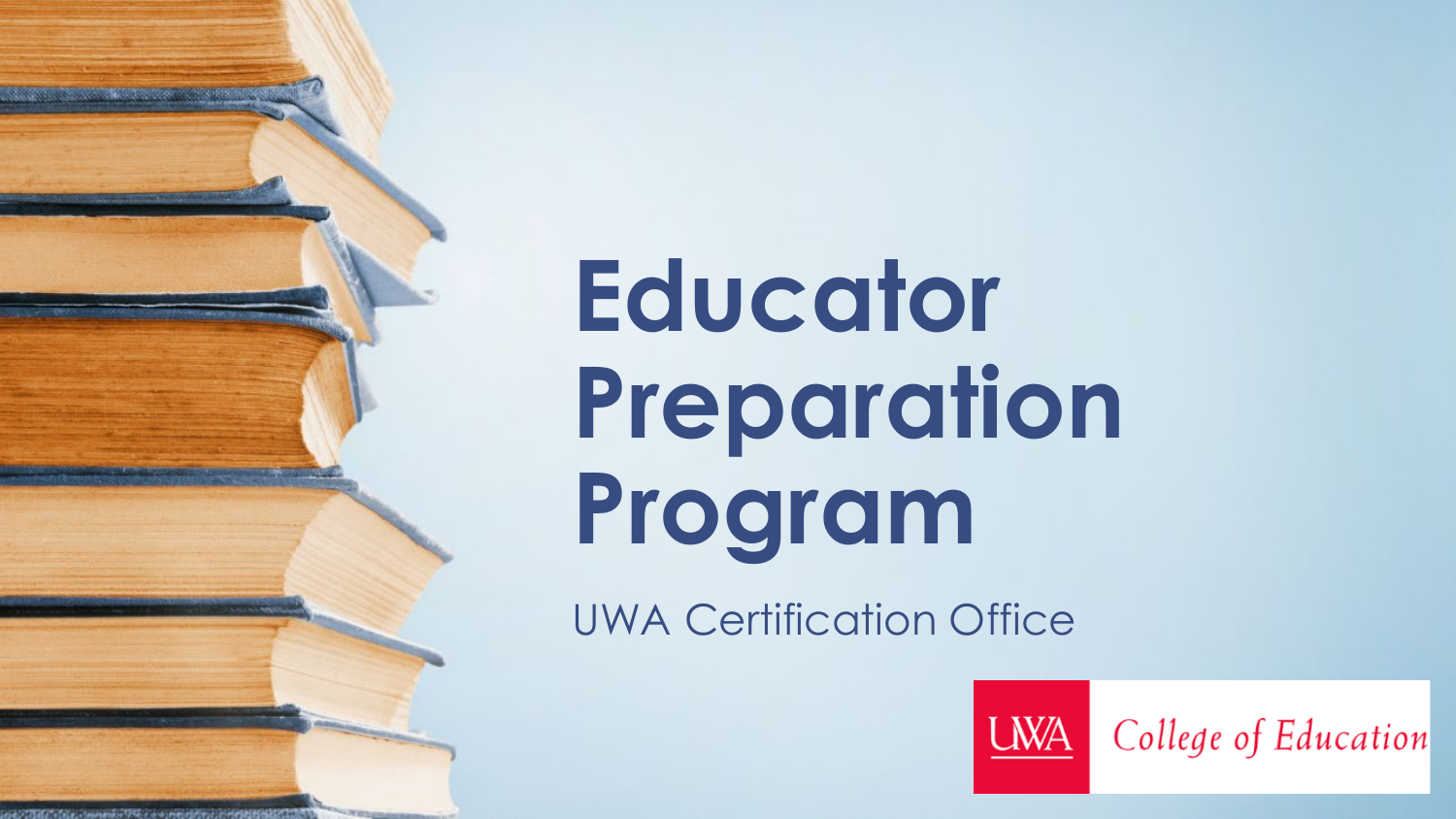# **Educator Preparation Program**

- Admission to the Educator Preparation Program (EdPP) is the first milestone in programs leading to initial certification.
- The application is completed during ED 300.
- Any questions should be sent to UWA's Certification Office [\(certification@uwa.edu](mailto:certification@uwa.edu)).
- Certain teaching field and professional courses are restricted to students who have been admitted to EdPP.
- Home Page: Academics: College of Education: Certification Office
	- [http://www.uwa.edu/academics/collegeofeducation/aboutthecollege/certif](http://www.uwa.edu/academics/collegeofeducation/aboutthecollege/certificationoffice) icationoffice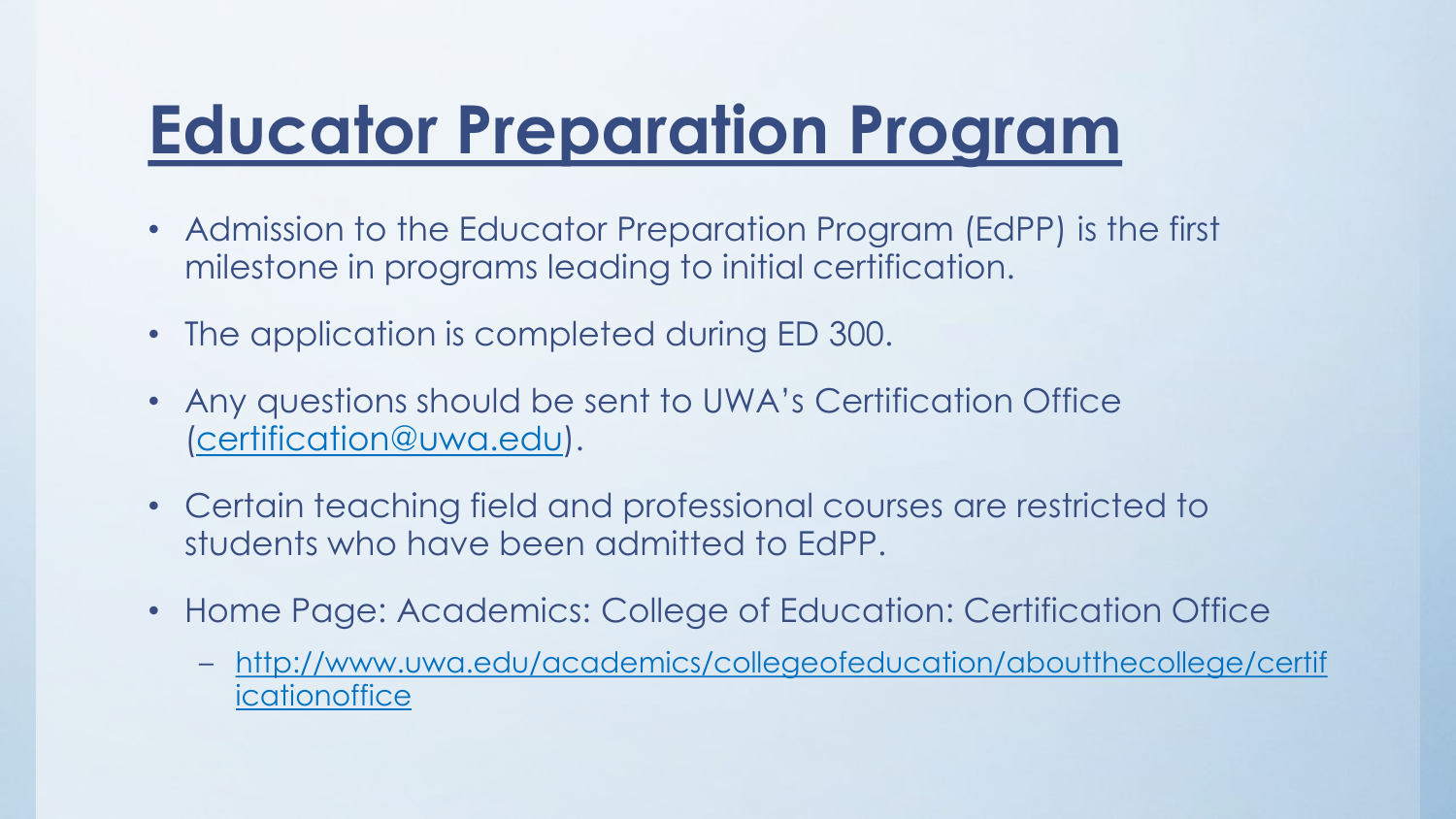# **EdPP Requirements**

• [Application to Educator Preparation Program](https://www.uwa.edu/academics/collegeofeducation/aboutthecollege/certificationoffice/applicationstotheteachereducationprogram)

#### • [Three Interviews](https://www.uwa.edu/sites/default/files/inline-files/EdPP%20Interview_eForm_Instructions_cV9.2020_0.pdf)

- ED 300 Instructor
- Advisor or Success Coach
- Professor or Instructor you have taken a class with
- [Clear Background Check](https://www.uwa.edu/academics/collegeofeducation/aboutthecollege/certificationoffice/backgroundcheck)
- Completion of basic curriculum
- GPA of 2.75 in all of the following areas with no grade below "C":
	- Basic Curriculum
	- Teaching Field
	- Professional Studies
	- Overall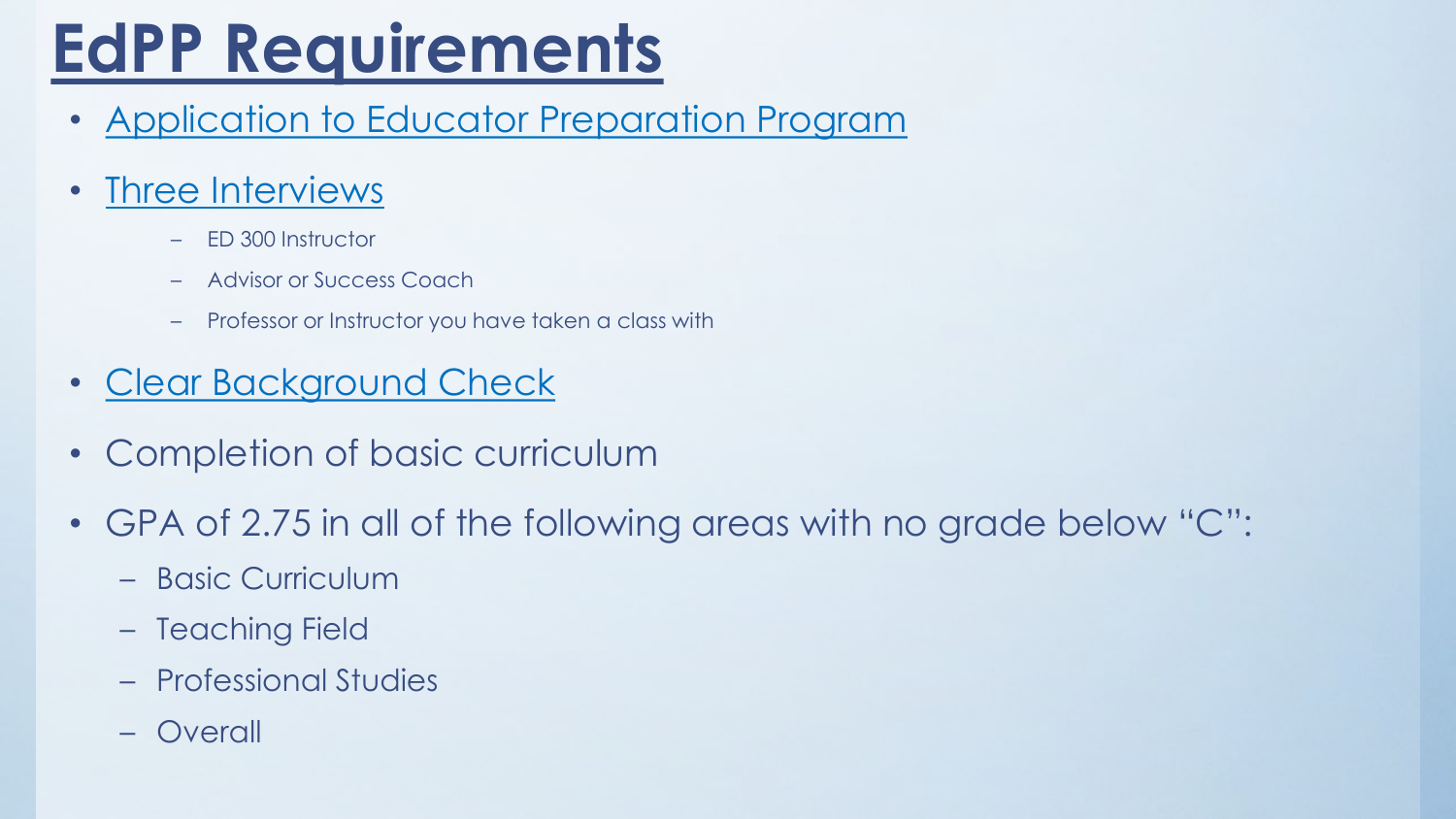# So what is next?

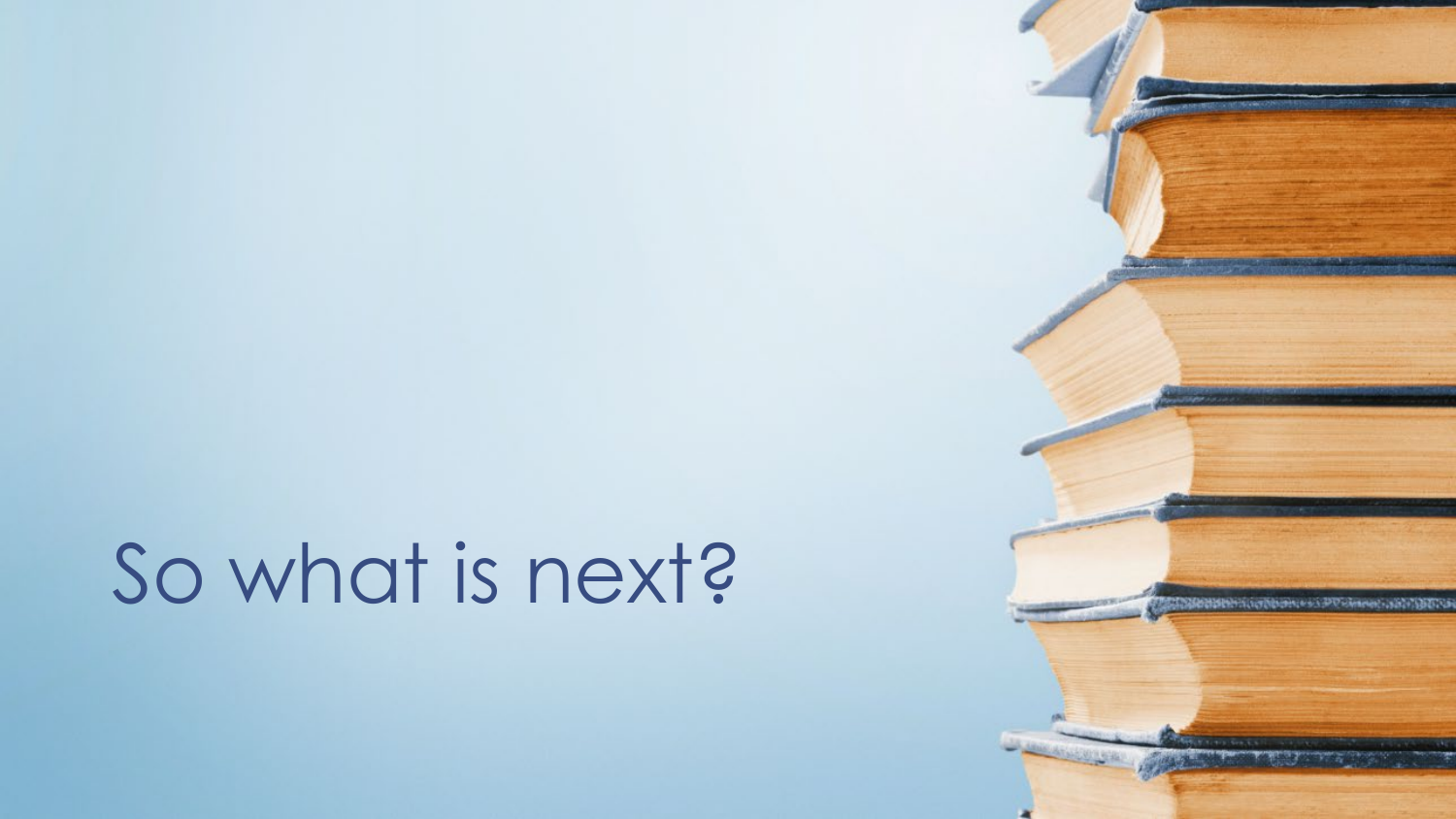# **Internship Information**

- Sara Reynolds, Coordinator of Clinical Experiences
- [sreynolds@uwa.edu,](mailto:sreynolds@uwa.edu) 205-652-3865
- E-mail Ms. Reynolds for Internship Application Packet
- Internship Application Deadlines
	- Fall Deadline: February 1st
	- Spring Deadline: September 1st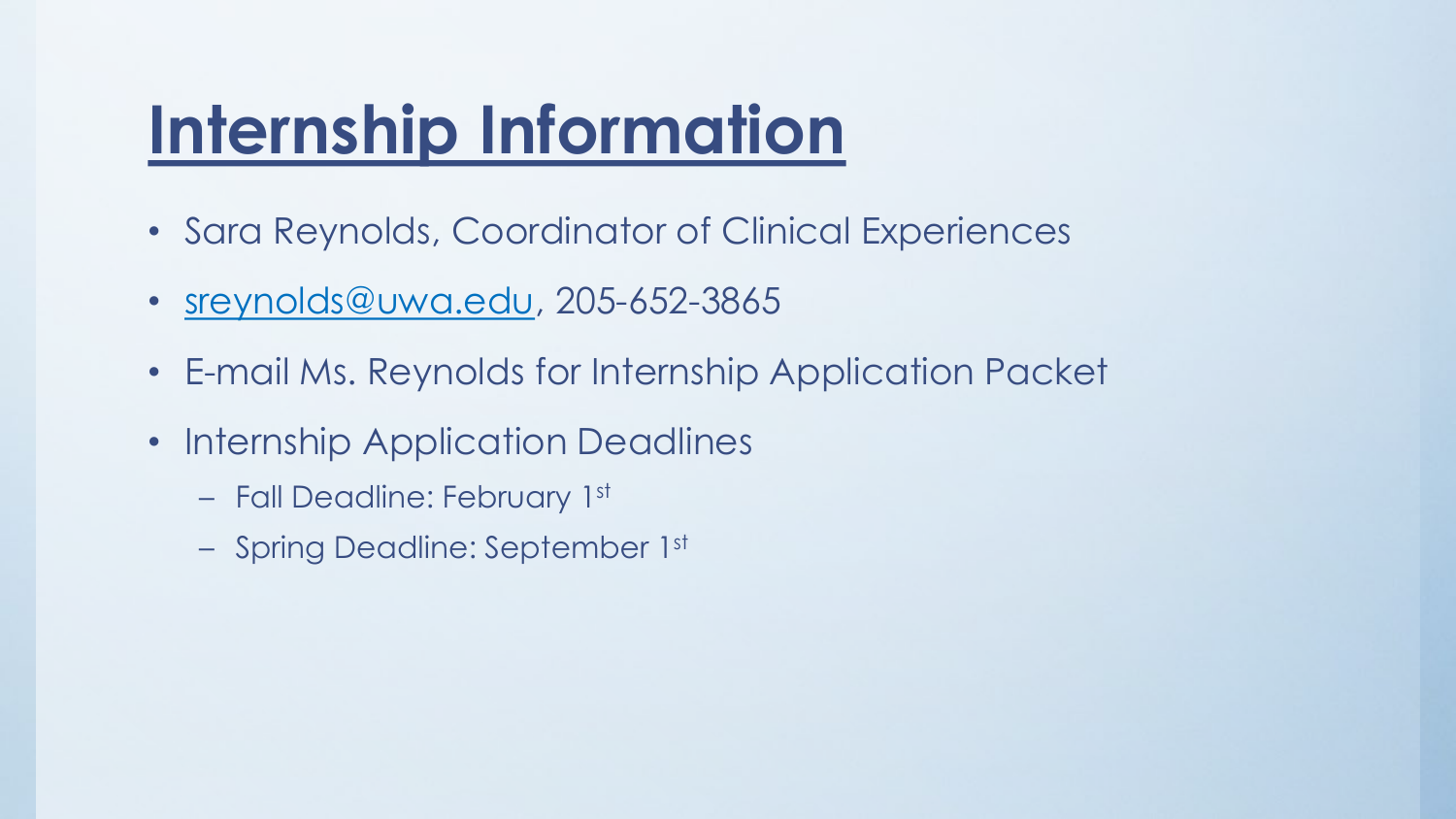

#### Required prior to internship for ALL majors!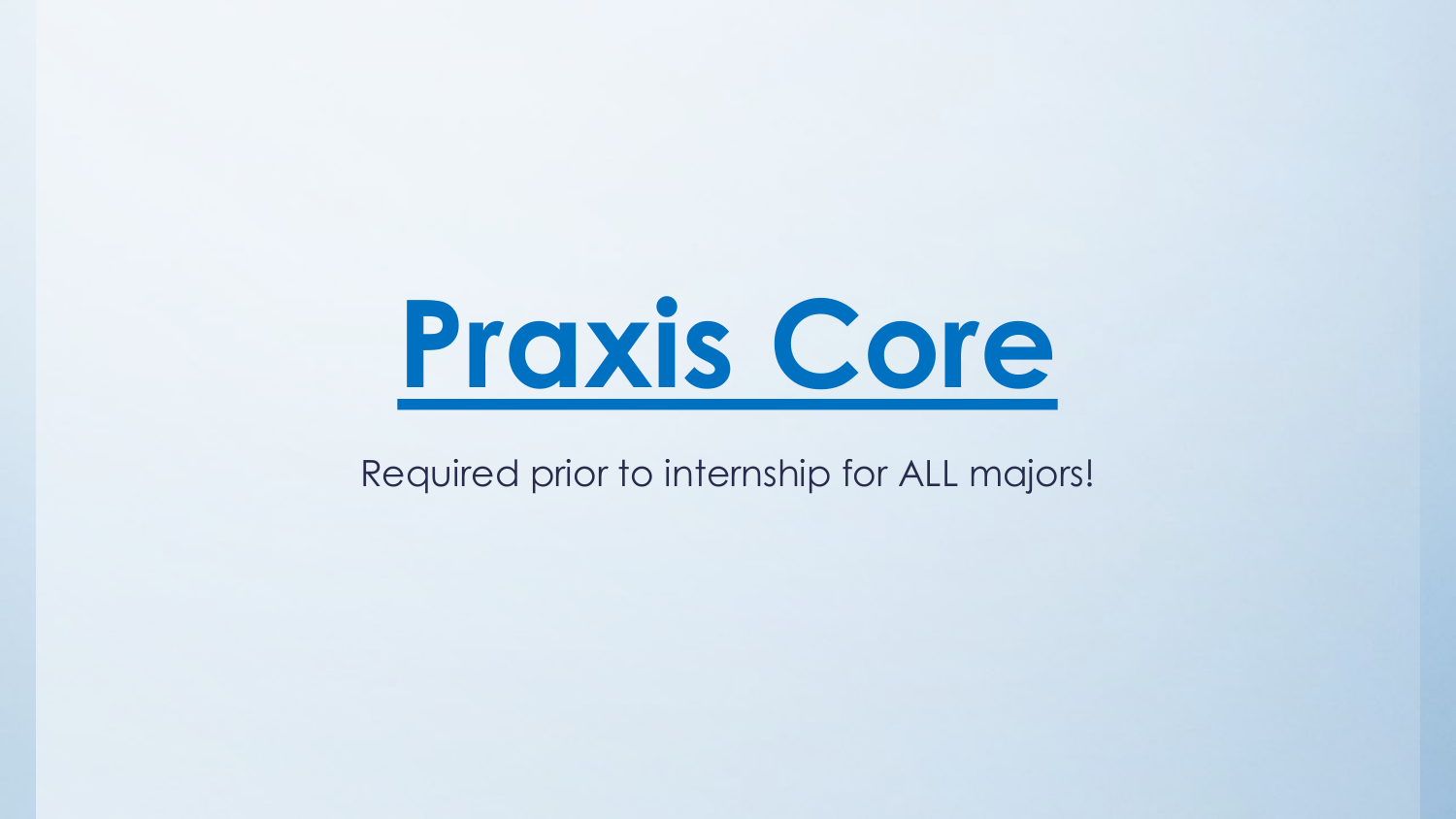

A passing score on all tests is required prior to internship. Check this page frequently for changes. Your program is governed by the ALSDE and subject to change.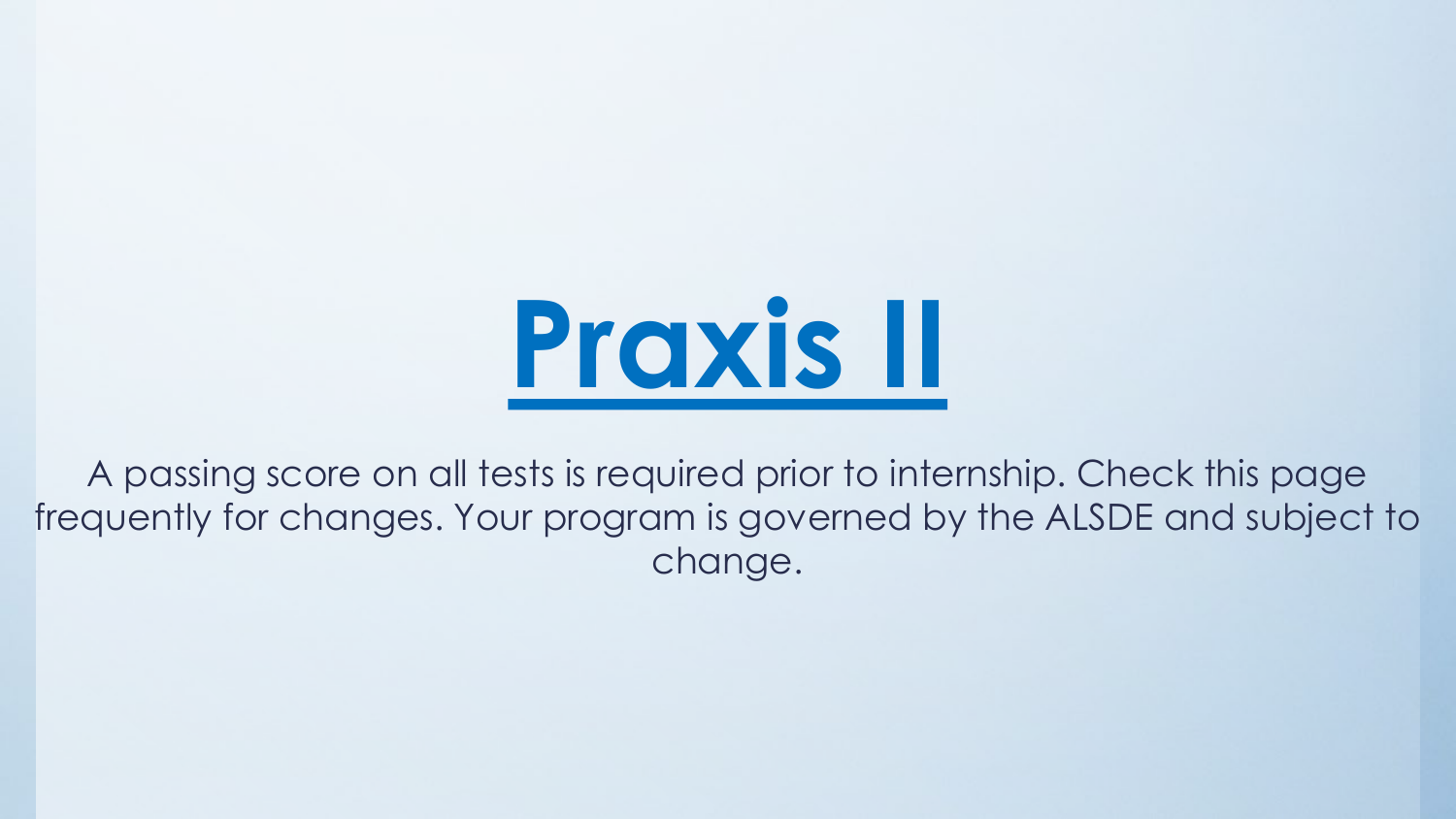# **Internship Requirements**

- Unconditional Admission to EdPP
- Passing score on all sections of the Praxis Core.
- Passing score on all required Praxis II tests
- GPA of 2.75 in all of the following areas with no grade below "C":
	- Basic Curriculum
	- Teaching Field
	- Professional Studies
	- Overall
- Completion of Clinical/Field Experience courses. These cannot be waived and cannot be taken the same semester as your internship.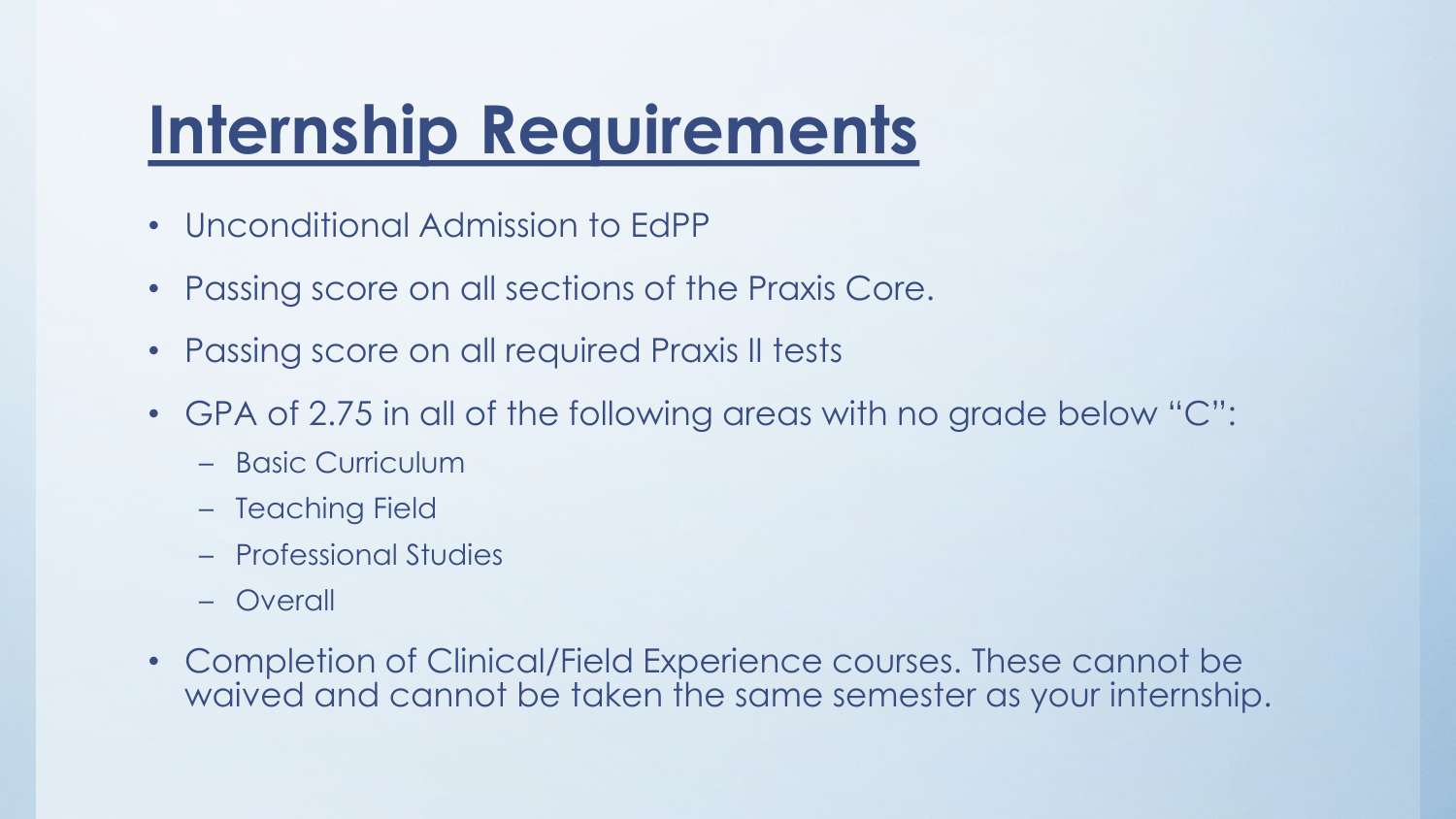

**A passing score on edTPA is required for all initial certification programs. All UWA students will complete edTPA during internship (ED 409). A passing score on edTPA is a degree requirement. edTPA is performance based and all interns will receive support and guidance throughout the completion of edTPA.**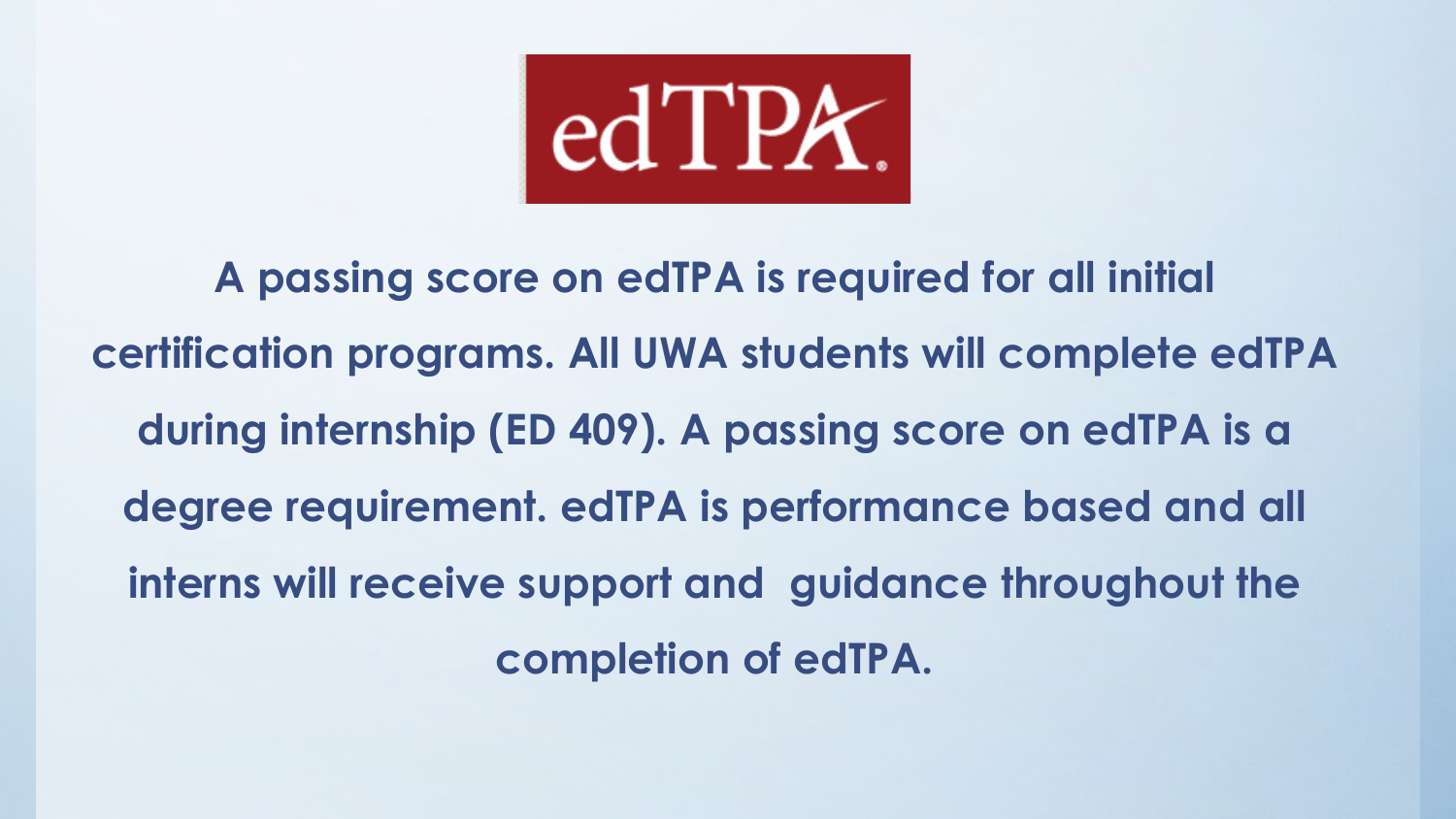# **3-in-1 Degree Option**

### **Elementary Education, Early Childhood Education, and Special Education (K-6)**

**[Area of Specialization Form m](https://www.uwa.edu/academics/collegeofeducation/aboutthecollege/certificationoffice/areaofspecialization)ust be on file with our office.**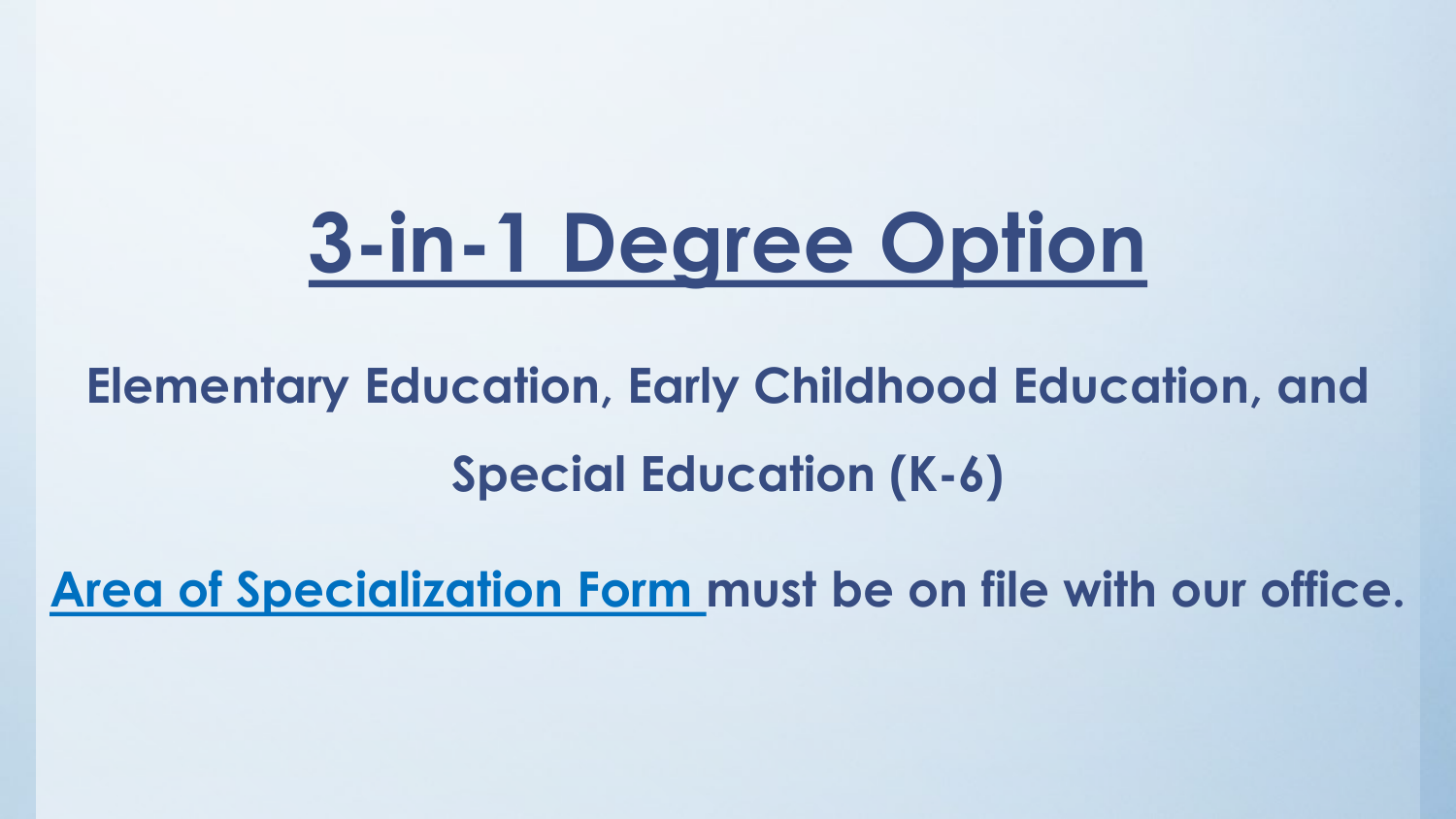### **UWA Certification Office**

- **Traci Craft**, Certification Officer, [tcraft@uwa.edu](mailto:tcraft@uwa.edu)
- **Audrey Poole**, Associate Certification Officer, [apoole@uwa.edu](mailto:apoole@uwa.edu)
- **Cassie Allums**, Assistant Certification Officer, callums@uwa.edu
- General Questions: [certification@uwa.edu](mailto:certification@uwa.edu)
- Phone: 205-652-3423
- Office Hours: Monday-Friday, 8 a.m. 5 p.m. (closed 12-1 for lunch)
- Website: [www.uwa.edu/certification](http://www.uwa.edu/certification)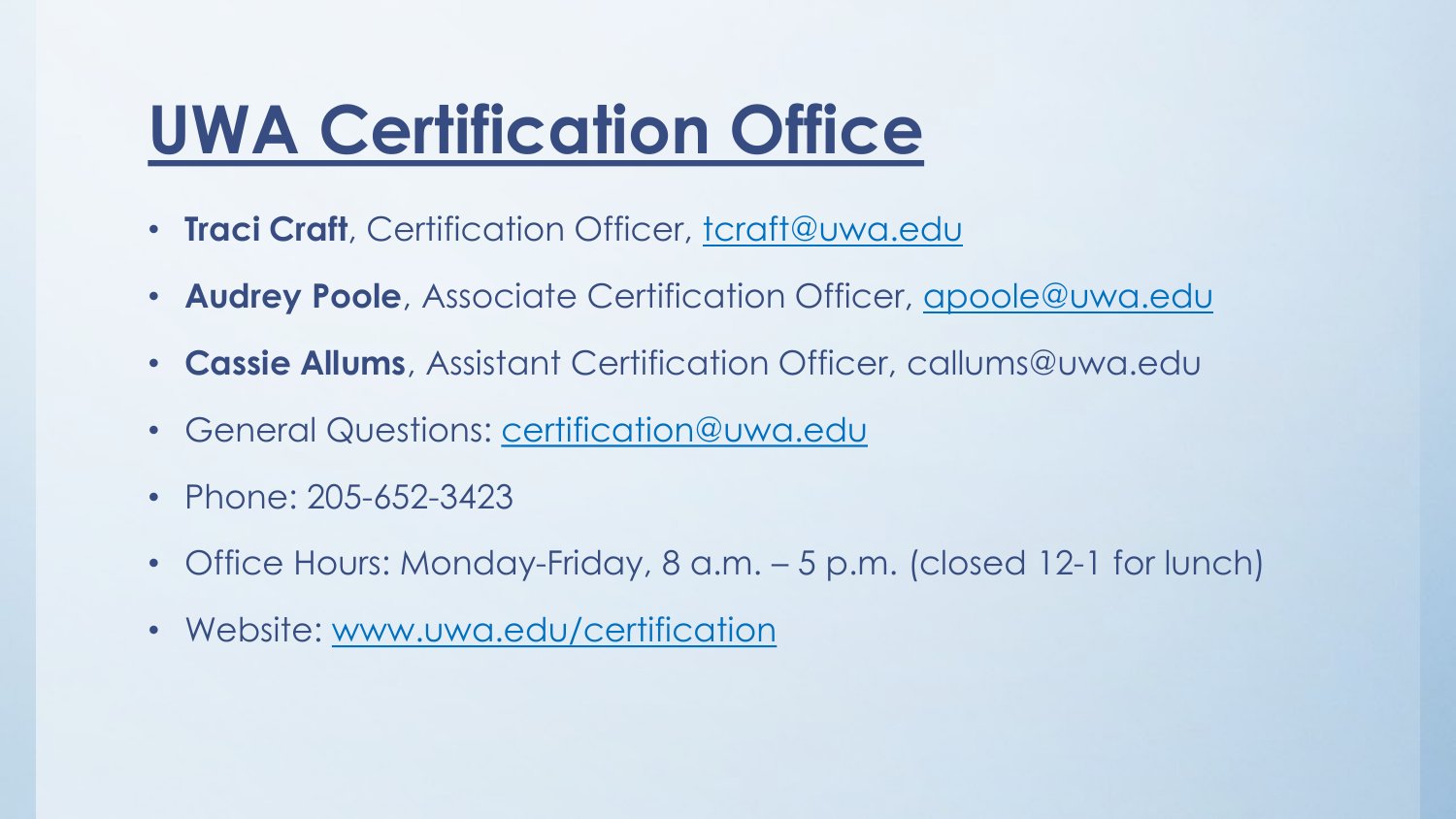